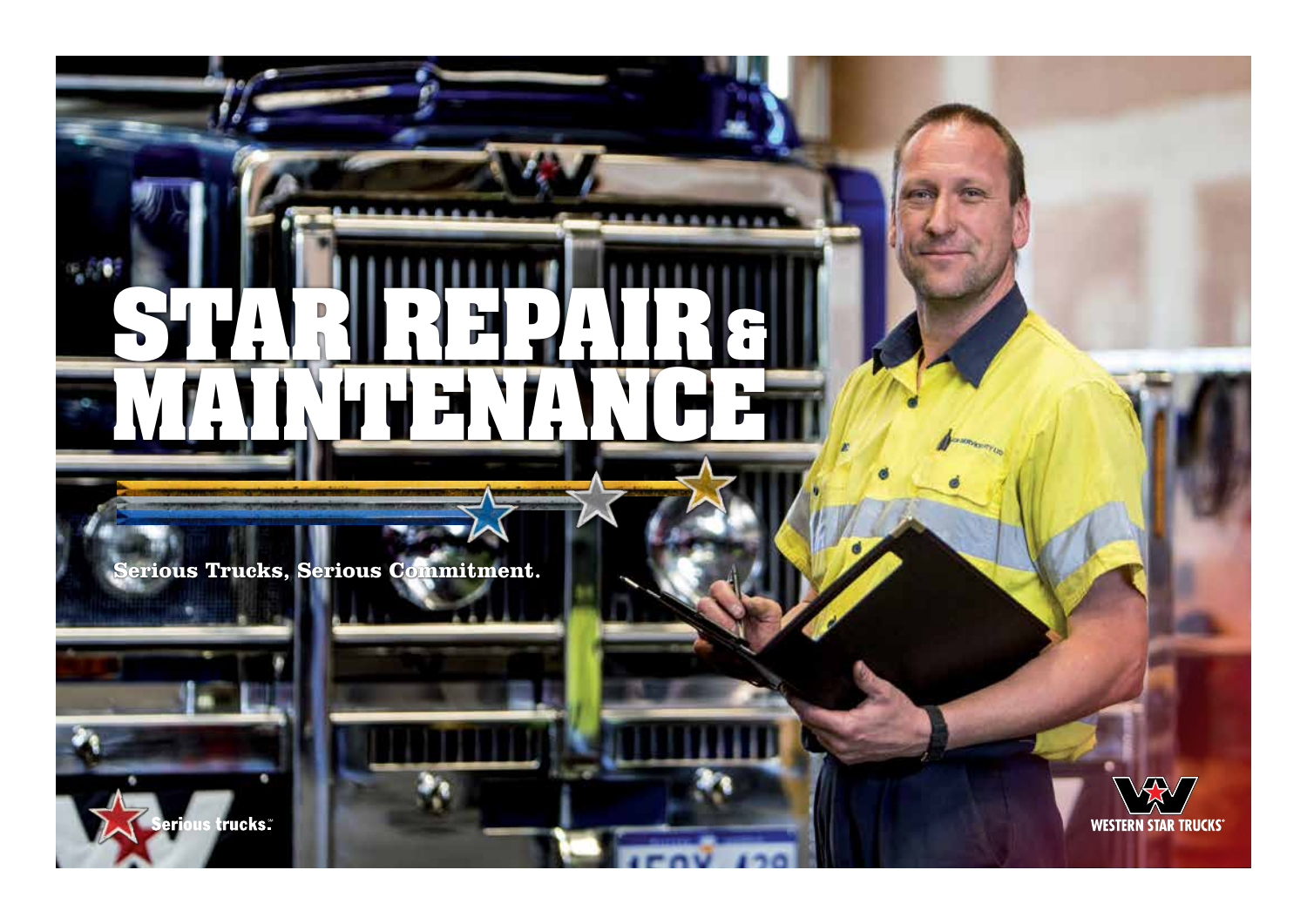

# **KING OF THE ROAD SPECIAL CARE FOR YOUR**

**15 SAN RICCO** 

Western Star Repairs & Maintenance simply requires one low monthly fee enabling greater control of business expenses. At Western Star we are committed to delivering the best care available to assist in maintaining your Star in tip top condition and keeping you on the road where you're born to be.

Serious trucks.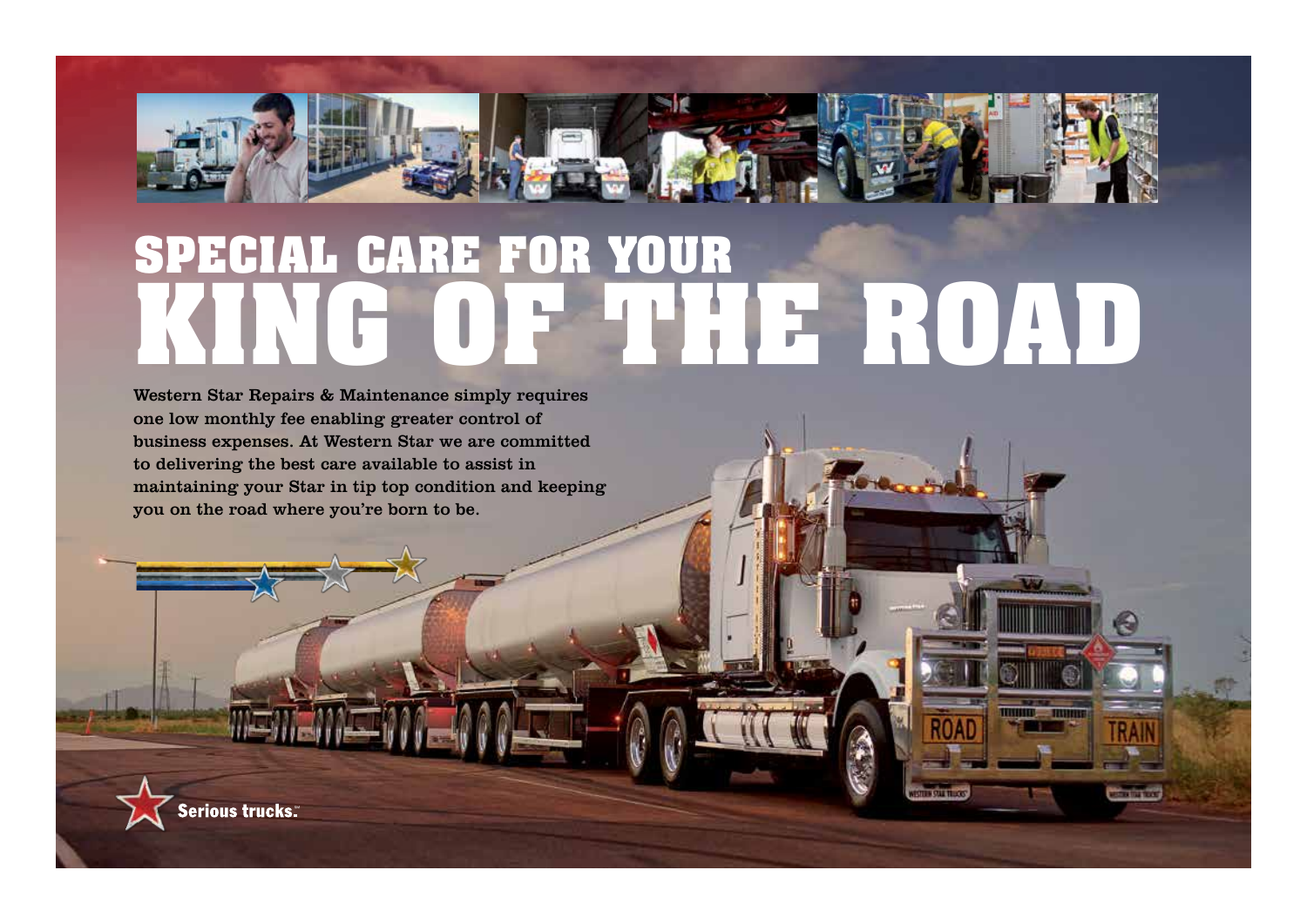## **REPAIR & RESALE VALUE**

Discipline and attention to detail pay off. For you, that is. When we say 'Serious trucks', we mean it. Western Star Trucks have a reputation of holding their value, and your Return On Investment is important to us. Nonetheless it will be tough to part ways with your reliable workmate after sitting behind the driver's seat.

## **STARASSIST**

When your Star needs attention, you are covered by our National Dealer Network to keep you on the road longer, and in the unfortunate event of a breakdown you are supported with our comprehensive roadside assistance package '24/7 Star Assist'.



**FIXED MONTHLY RATES STRESS FREE TRUCKING SUPPORTED BY 24/7 STAR ASSIST SUITE OF OPTIONS TO SUIT YOUR BUSINESS NEEDS BEST CARE FOR YOUR STAR**

## **THREE LEVELS OF CARE AVAILABLE:**

wo

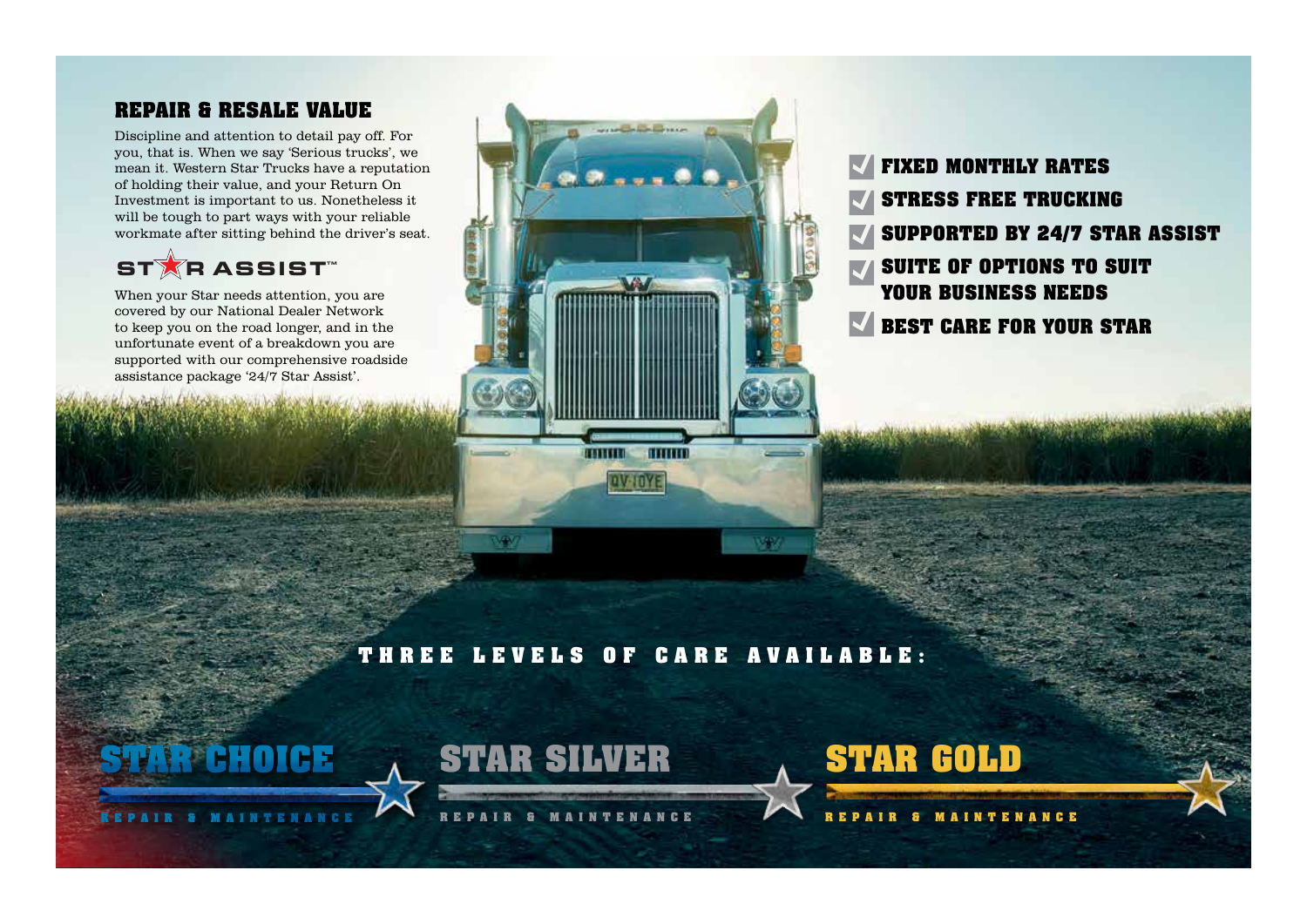

## **Star Choice - Maintenance only\***

Set Maintenance only – this will cover the vehicle for scheduled log book servicing, includes the following:

Replacement oil and filters Replacement oil and filters Fuel filters **Community** Coll sampling Air filters Coolant and filters **Chassis** Engine tune Governor valves Oil sampling Drain valves

Replacement oil and filters Clutch fluid Oil sampling **Power steering fluid Power steering fluid** 

#### **Engine** Drive axles

Valve adjustments **Valve adjustments Greasing and inspection** Air dryer cartridge **Transmission** Brake fluid

\*excludes after-treatment systems

# **STAR SILVER**

### **R E P A I R & M A I N T E N A N C E**

#### **Star Silver - Maintenance only plus driveline.**

(manufacturer's engine warranty, transmission, drive heads and axle housing). Driveline must be taken with Service contract (as per the Star Choice), covers the following:

| <b>Engine</b>                                                                                     | <b>Drive axles</b>      |
|---------------------------------------------------------------------------------------------------|-------------------------|
| Engine warranty subject to OE guidelines.<br>including distance, fuel burn and operating<br>hours | Drive head              |
|                                                                                                   | Axle housing            |
|                                                                                                   | Propshaft               |
| <b>Transmission</b>                                                                               |                         |
| Auxillary case                                                                                    | <b>Bearings</b>         |
| Transmission case                                                                                 | Transmission controller |
| Forks                                                                                             | XY shifter              |
| Input shaft                                                                                       | Oil pump & coolers      |
| Main shaft                                                                                        |                         |
| Countershaft and counter shaft gears                                                              |                         |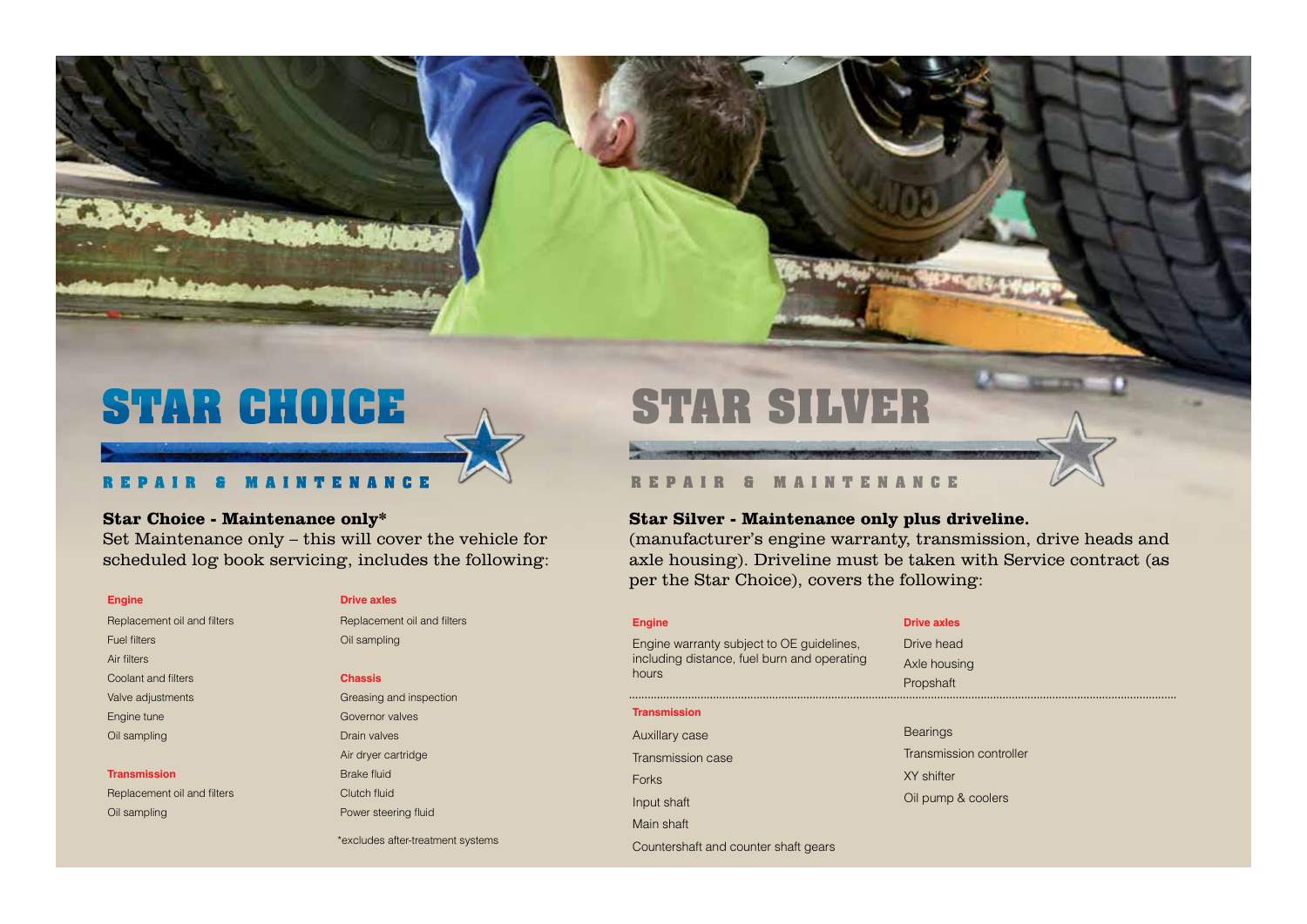## **STAR GOLD**

## REPAIR & MAINTENANCE

#### **Star Gold - Full Repair & Maintenance.**

The full R&M package will cover you for complete maintenance and repairs for the life of the contract, bumper to bumper.

Any components not expressly listed above are excluded from the contract. All contracts are non-transferrable and limited to engine distance, fuel burn or hours (whichever occurs first).

#### **Engine**

Extended engine coverage as per the following manufacturers:

- Detroit\*
- Cummins\*
- \* Fair wear and tear to injectors excluded

#### **Transmission**

Auxiliary case Transmission case **Forks** Input shaft Main shaft Countershaft and countershaft gears **Bearings** Transmission controller XY shifter Oil pump and coolers

#### **Driven axle**

Diff drive gears Diff bearings Diff housing Drive axle housing Axle shaft Wheel bearings Seals and gaskets Diff lock Propshaft Centre bearing Uni-joints

### **Electrical system Cab**

Starter motor Seat Wiring harness **Interior trim** 

#### **Suspension** Mirrors

Shock absorbers Gauges Suspension beams Wiper motor Suspension air bags Wiper arms Level valves Shackles and pins **Air conditioning** Suspension bushes Compressor U-bolts Refrigerant lines

Drag links TX valve King pins Blower motor Pitman arm Steering arm **Brakes** Steering box S-cam tubes Steering hydraulic pump Brake booster Steering lines Brake valves Tie rod ends

#### **Chassis / Frame** Air compressor

Chassis rail **Air tanks** Crossmembers Air lines Mounting brackets Engine mounts Transmission mounts Air intake piping Exhaust piping Fuel tanks and supports

Alternator Structure Window regulators Springs Dash instruments Torque rods Cab height control valve

Condensor **Steering** Receiver drier

#### **Air system**